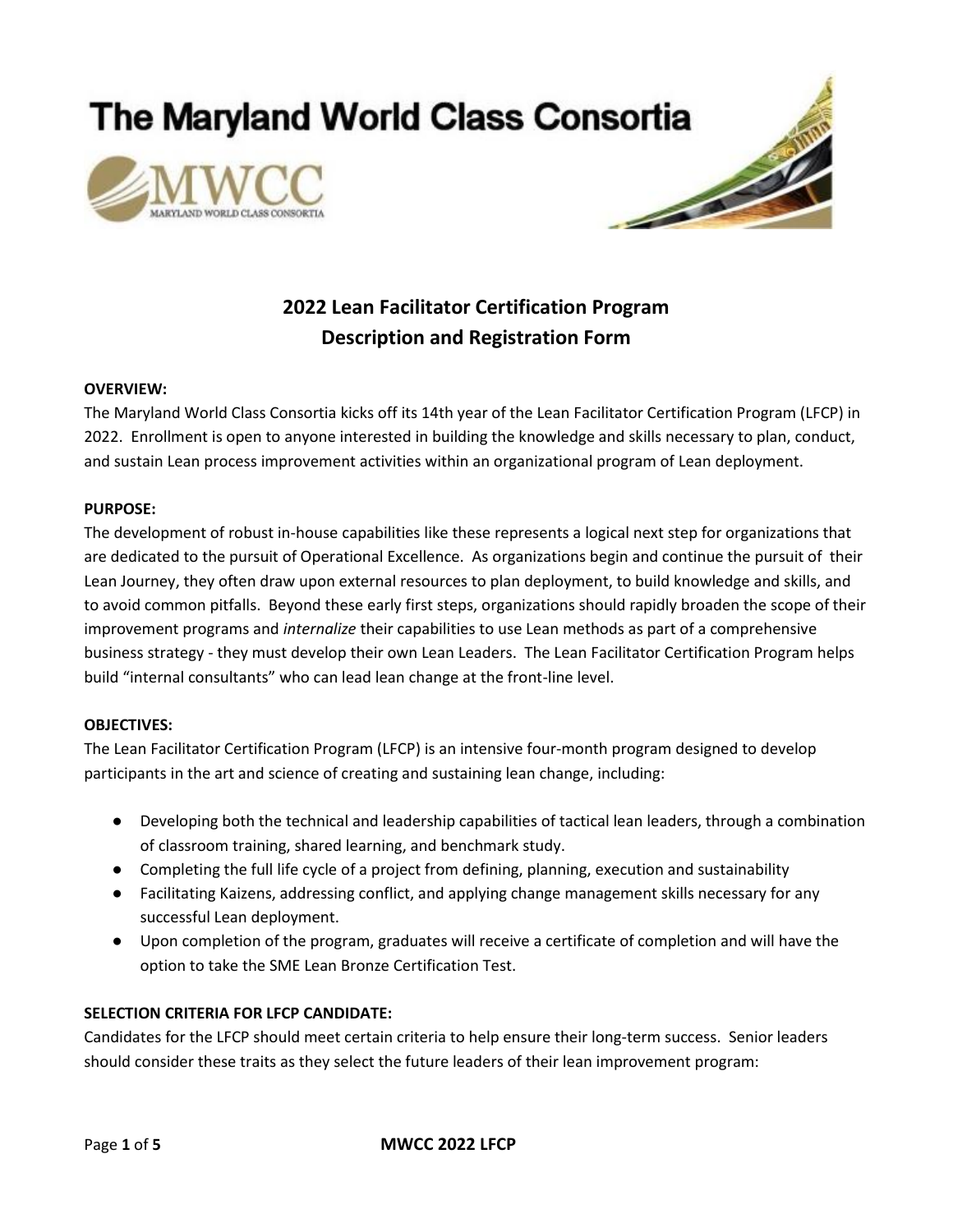**Team Leader:** The ideal candidate should already demonstrate a degree of formal or informal leadership capacity. They should display indicators that they possess many of the leadership skills and traits that inspire those around them to achieve goals. Over time, lean practitioners must build on their strengths as facilitators, collaborators, and team builders. Lean Leaders are more coaches than commanders, and do not need to rely on positional authority to motivate others to achieve their best results.

**Natural Communicator:** A Lean Leader has the sound communication skills needed of a junior facilitator/coach/instructor to improvement teams, a persuasive speaker to peers and superiors, and an effective lean representative to others. They are active and attentive listeners.

**Well-Regarded:** The candidate should enjoy working with others and know how to work with people across different backgrounds. Lean Leaders must work across traditional functional boundaries, often with little or no positional authority, to create Lean change that is often challenging and daunting. The Lean Leader will be the organization's "Ambassador of Lean".

**Systematic and Creative Thinker:** Lean Leaders should be systematic, logical thinkers. They should be fact-based and data-driven, but also able to envision radically different future states. They are able to bridge the realities of today with the possibilities of tomorrow. The Lean Leader understands enough of the business to make balanced, well-reasoned decisions on behalf of all the organization's stakeholders.

Note: *Successful LFCP students do not require any prior knowledge of lean tools or principles.*

# **SENIOR LEADERS' ROLE IN THE LFCP:**

The organization's senior leaders play a key role in the success of the candidates they enroll in the LFCP program. LFCP graduates are the builders of the organization's future state. Therefore, the organization's senior leaders should be committed to leading the organization's Lean journey and supporting and enabling their LFCP internal consultants. Specific recommended leader behaviors include:

- **Participating in Week 1, Day 1 orientation with their LFCP candidate**  This will ensure the sponsor/Senior Leader and LFCP participant start out with a clear understanding of expectations for both roles throughout the training.
- Developing or refining the plan for the organization's lean deployment strategy to make best use of the LFCP graduate's capabilities
- Identifying improvement projects of increasing complexity and scope that allow the LFCP candidate to progressively apply course materials and learn by doing - This project will be part of the overall experience and development of the LFCP participant.
- Listen to and observe the LFCP candidate during and after their classroom training and provide coaching and feedback on their actions and progress

# **LFCP PROGRAM STRUCTURE AND OPTIONS:**

The 2022 Lean Facilitator Certification Program is designed around a series of 4 in-person classroom sessions held at monthly intervals. It is important for participants to have the hands-on learning opportunity to gain the experience and confidence necessary to develop these skills.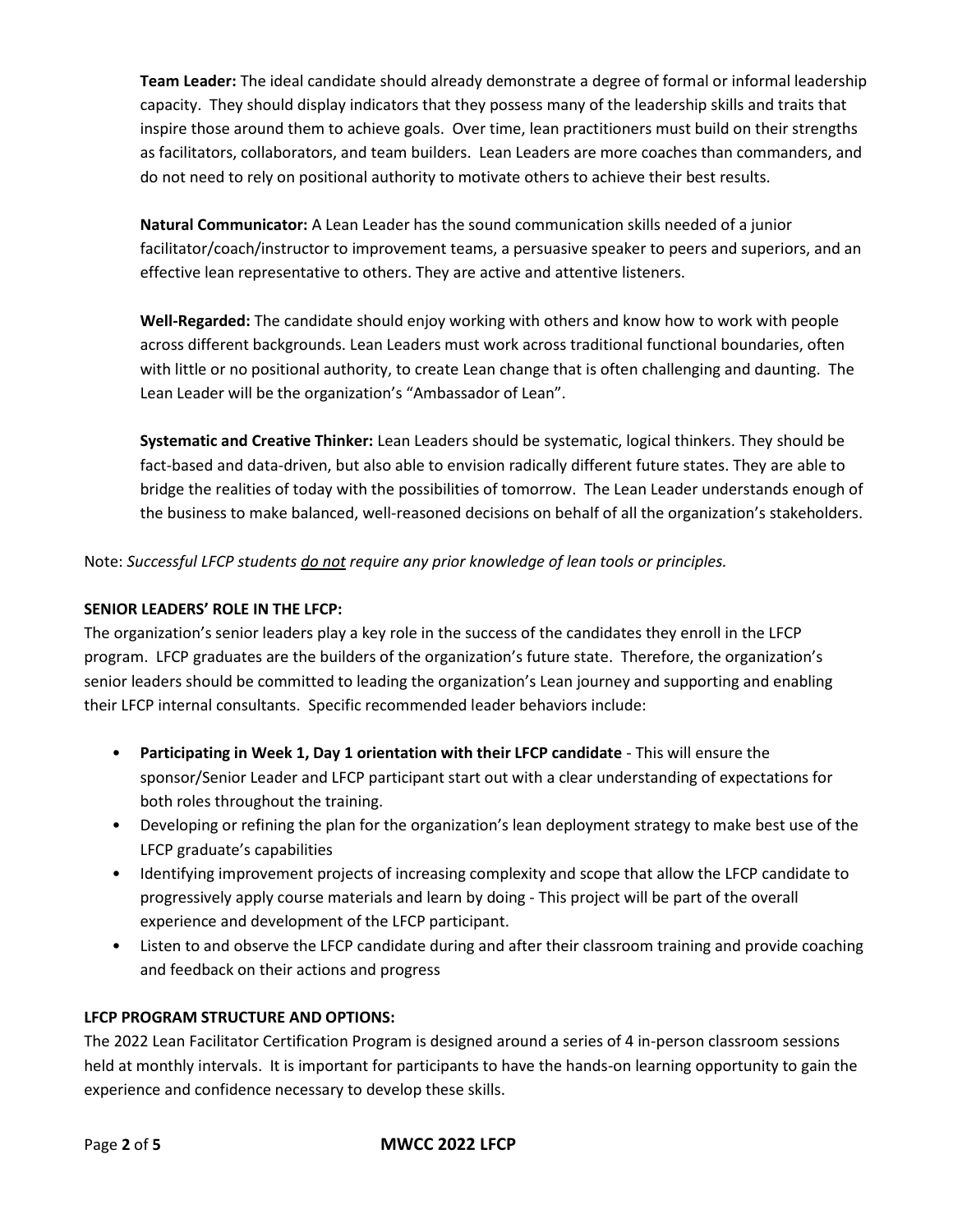Each monthly session meets for four consecutive days, for a total of sixteen classroom days. In these classroom sessions, LFCP candidates fully engage and learn through instruction and group activities about the principles, tools, techniques, and skills necessary to create and sustain lean change.

Training is facilitated by MWCC staff and consultants and hosted at a variety of Maryland World Class Consortia member facilities and LFCP participating companies. Participation will be limited to 15-20 participants to ensure the health and well-being of everyone in the classroom.

Students and their leaders are strongly encouraged to apply the course lessons to processes in their facilities between classroom training sessions. We will review and discuss the success and challenges of the application at the beginning of each session. All LFCP participants receive a certificate of academic course completion.

The National Certification Option is available for an additional fee. The National Certification Option connects the LFCP Program to the nationally-recognized Lean Bronze Certification. Since 2006, lean practitioners have been able to validate their knowledge and skills by challenging for a broadly-recognized certification jointly developed and sponsored by the Society of Manufacturing Engineers (SME), the Association for Manufacturing Excellence (AME), and the Shingo Institute. By enrolling in the National Certification Option, participants combine their LFCP training with self-study of four required textbooks. They test their knowledge through multiple test preparation sessions and practice tests, and then take their SME/AME/Shingo Institute Lean Bronze Knowledge Exam, which is used to cap the LFCP course. More information about SME Lean Certification is available online at [www.sme.org/leancert.](about:blank)

#### **LFCP CURRICULUM:**

Program Objectives and Overview Lean Thinking and History of Lean Lean Culture, Lean Leadership, and Lean Transformation Cultural Enabler Techniques and Practices Change Management Project planning, execution and sustainability using A3s and project charters Kaizen Facilitation Process Mapping Lean Tools and Techniques Systemic Thinking Measurement Systems - KPIs Hoshin Planning – strategy deployment Leadership Development Team Building Presentation Skills

# **2022 CALENDAR:**

Schedule TBA Lean Bronze Knowledge Exam: TBA Graduation Ceremony: 2022 MWCC Annual Dinner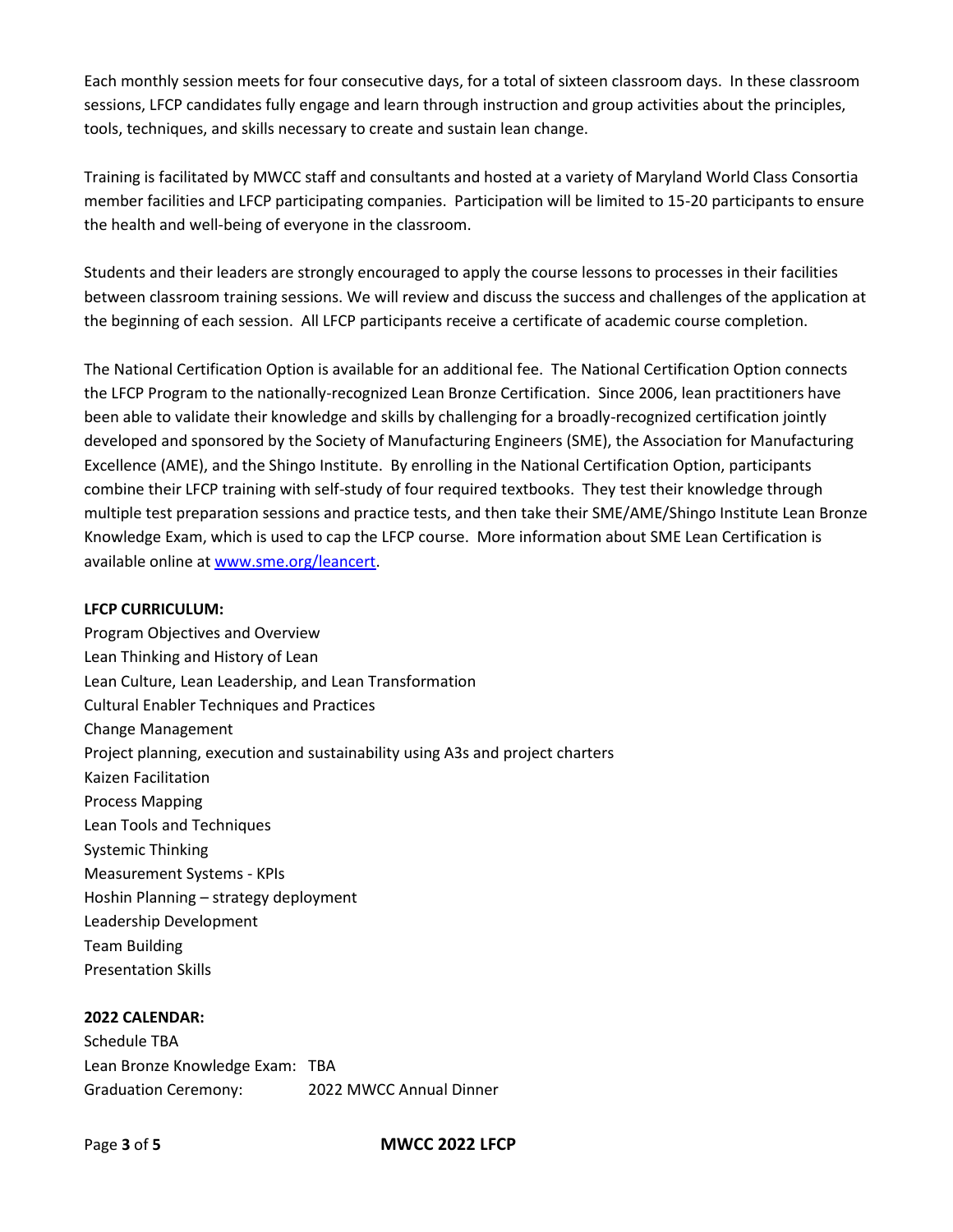# **GRADUATION REQUIREMENTS:**

To receive a Certificate of Course Completion, candidates must attend or make up all classroom training sessions. All homework and pre-work, if assigned for the session, must be satisfactorily completed, including project work.

### **FINANCIAL AND TIME INVESTMENT:**

\*The fee for the Lean Facilitator Certification Program is \$6,500 per person. This includes tuition for all academic modules, course training materials, and breakfast and lunch for each academic day. Each participant is responsible for transportation, lodging, and other incidental expenses. One to two readings are typically assigned for homework most training days.

Participants are strongly encouraged to come to Week 1 with a potential project that has been discussed with the participant's sponsor, with the expectation for completion during or after the program. Time necessary to conduct these projects can be significant, depending on the scope and level of difficulty selected by the student and their sponsor/senior leader, and should be considered when planning business commitments while the course is in session. Please contact us if you have questions regarding project planning and applied learning.

*\*We are excited to announce that through a grant from the Maryland Department of Commerce, this training is eligible for 50% reimbursement of the program training costs if you are a Maryland manufacturing or technology company. Certain eligibility requirements must be met. (This reimbursement is subject to availability of funding and adequate appropriation.) Please contact Joyce La Padula at 410-960-3785 or via email at joyce@leanmaryland.com for details.*

The National Certification Option is available for an additional fee of \$1,200, which covers four reference books required for testing, 1-year membership in with SME. Registration for the computer-based Lean Bronze Knowledge Examination, and administrative fees for four paper-based practice exams and supplemental instruction. Lean Bronze Certification candidates should have thoroughly read and studied the four recommended readings prior to sitting for their Lean Bronze Knowledge Exam. *(Note: This option is not eligible for training reimbursement.)*

# **TO REGISTER OR LEARN MORE:**

To register, complete the form on the next page (Appendix A) and return via email.

For more information about the Lean Facilitator Certification Program, contact Joyce La Padula, MWCC Managing Director, at [joyce@leanmaryland.com,](about:blank) or cell (410) 960-3785.